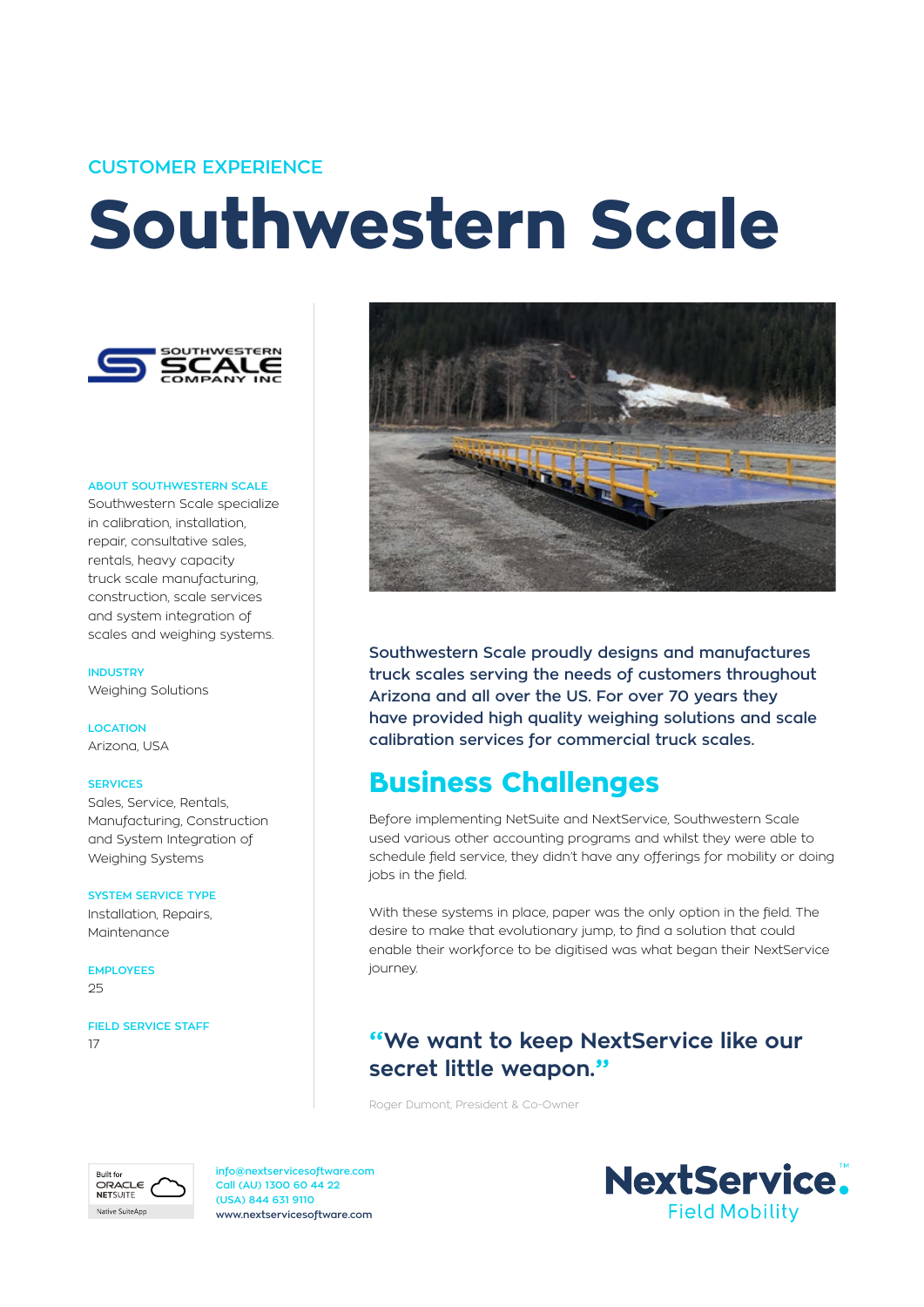# **Why Southwestern Scale Chose NextService**

## **Southwestern Scale offer many services including Sales, Service, Rentals, Manufacturing and Construction.**

As a business with multiple facets, it was not as simple as buying an off the shelf service module and that's why NetSuite as an ERP and NextService as a field service module ended up being the perfect fit.

Technicians at Southwestern Scale can often work in remote regions, which meant finding a solution with offline mode was a deal breaker.

They wanted a software that offered an experience that was continuous and similar as possible to NetSuite.

**"Having NextService as fully integrated with NetSuite, I mean it is NetSuite basically, sold it to us. NetSuite is so powerful, having that same power in our service dispatching is amazing."**

Kristin Miranda, Implementation Manager



# **Business Impact**

**NextService allowed Southwestern Scale to schedule jobs more efficiently, provide an outstanding customer experience and expand their operations.** 

#### **Professionalism**

Having Southwestern Scale's technicians using a tablet adds a layer of professionalism, which is extremely important as a current provider in the service industry.

#### **Access to Information**

Technicians can now access all their information from one place, whether it's information about the job, machine or thousands of handbooks stored digitally.

#### **Concurrent Dispatch**

Multiple people can now be dispatching the same technicians remotely. This have given Southwestern scale the ability and confidence to expand and grow as volumes increase.



## **100% reduction in paper usage**



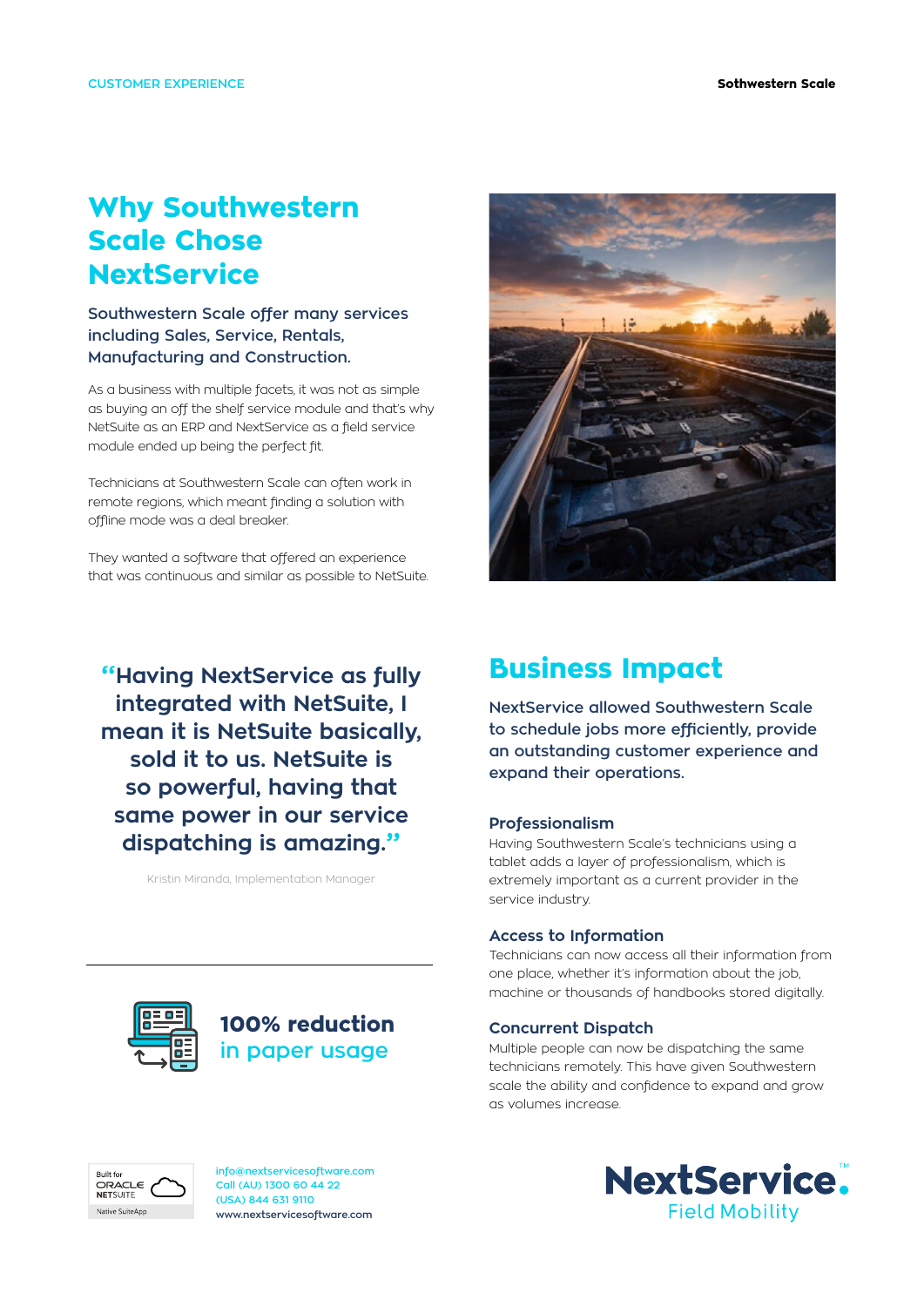#### **Continuity and Repeatability**

Mandating forms on the mobile means that the technician walks through a standard process every visit.

Whether the same technician visits the customer each time or a different technician, the customer receives the same experience using NextService.

This gives the customer confidence that every time their machines are being serviced, it is being done in the same way and thoroughness each visit.

#### **Remote Working**

During the pandemic, working remotely became compulsory in Arizona. Using NextService remotely, not only ensured that the business could carry on with minimal impact, but also gave Southwestern Scale the confidence to be able to set up a remote office, potentially hundreds of kilometres away, expanding the business' service reach.

#### **Asset Insights**

Customers can now see a full-service history of their assets are able to see exactly what has happened and what may need replacing in the future.

#### **Instant Service Reporting**

A printable PDF Service Report at the click of a button has meant that Southwestern Scale's customers can view a complete service history immediately.

**"We do not want our competitors to have the same advantage we have. If they don't know what we're doing, then they're not going to realize that NextService is superior to anything that they're going to have."**

Roger Dumont, President & Co-Owner